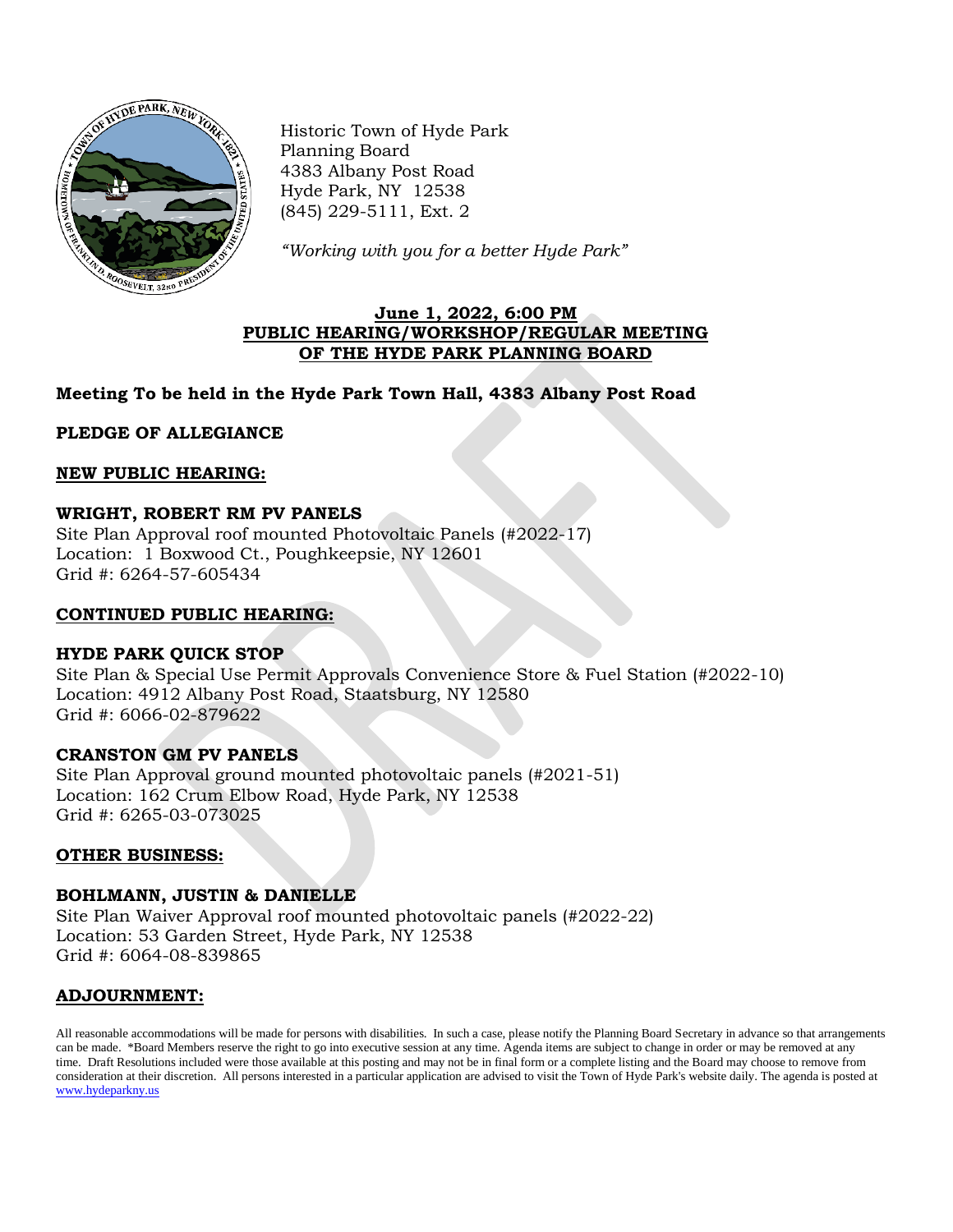# **Town of Hyde Park Planning Board 4383 Albany Post Road Hyde Park, NY 12538 (845) 229-5111 Ext. 2**

# **RESOLUTION GRANTING SITE PLAN APPROVAL**

## **Wright Roof-Mounted Solar Panels**

**Date: June 1, 2022 Moved By:** 

## **Resolution: #2022-17 Seconded By:**

WHEREAS, the applicant, Robert Wright, has submitted an application for site plan approval for the installation of roof-mounted solar panels on a single-family townhouse located at 1 Boxwood Court, Hyde Park, tax no. 6264-57-605434 (the "Site"), in the Neighborhood Zoning District (the "Project"); and

WHEREAS, the Project is depicted on a site plan entitled "Site Plan," prepared by SunRun, dated September 14, 2021, Sheet Nos. PV-1.0, PV-2.0, PV-3.0, PV-4.0, and PV-5.0 (the "Site Plan Set"); and

WHEREAS, roof-mounted solar panels are permitted in all zoning districts, subject to a solar system building permit issued by the Town's Building Inspector and Zoning Administrator; and

WHEREAS, the Site is located in a development that was created under site plan and subdivision approval; and

WHEREAS, any new use or change within said development requires site plan amendment or approval by the Planning Board; and

WHEREAS, on June 1, 2022, the Planning Board determined that the Project is a Type II action under the State Environmental Quality Review Act and that a Draft Environmental Impact Statement would not be prepared; and

WHEREAS, a duly noticed public hearing for the Project was held on June 1, 2022, during which all those who wished to speak were heard.

**NOW THEREFORE BE IT RESOLVED, that the Planning Board hereby grants site plan approval to the Project as depicted on the Site Plan Set and authorizes the Chair or his authorized designee to sign the Site Plan Set after compliance with the following conditions:**

**1. Payment of all fees and escrow.**

**Chairman Dupree Vice-Chair Dexter Mr. Guercio Vice-Chair Oliver Ms. Wasser**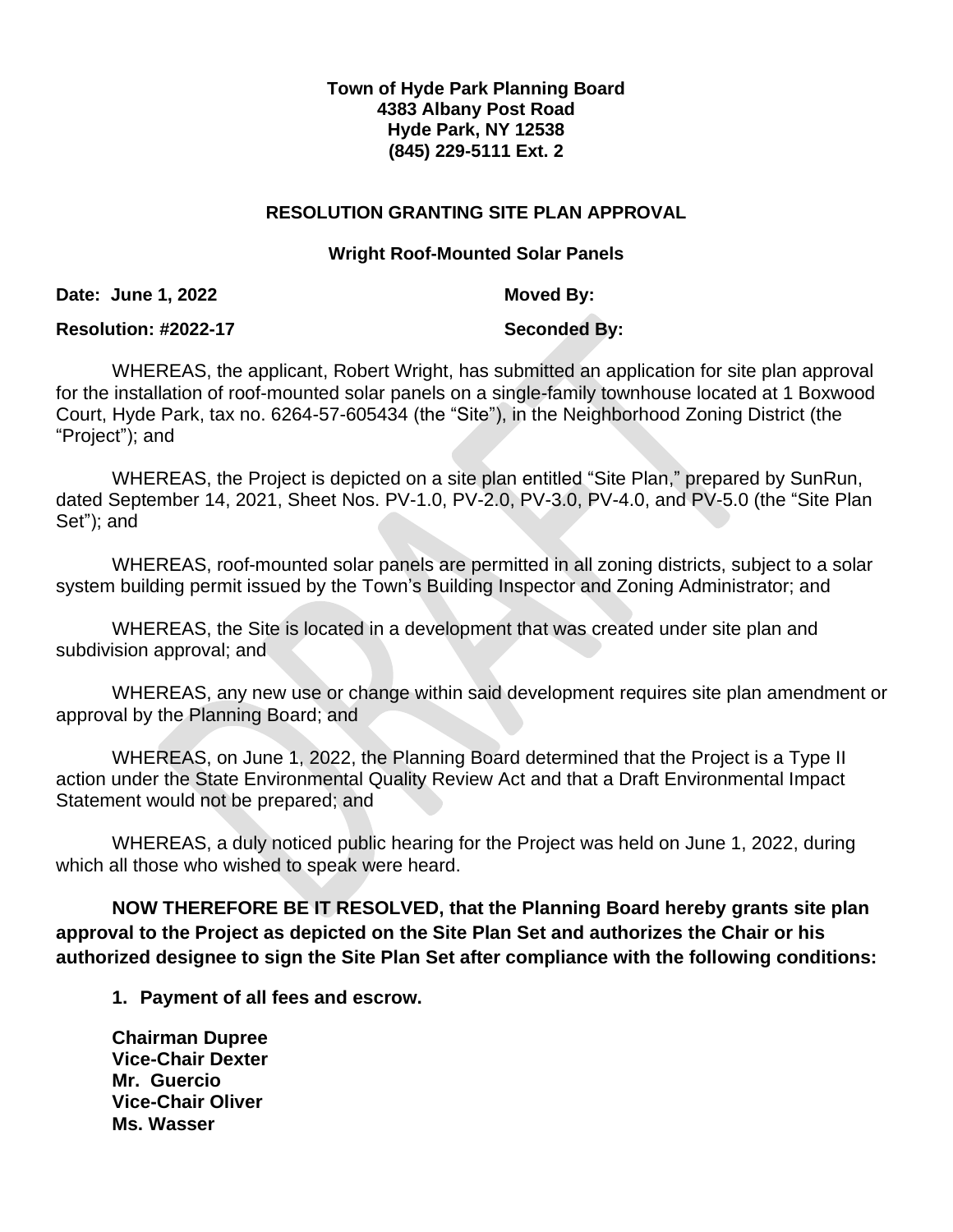